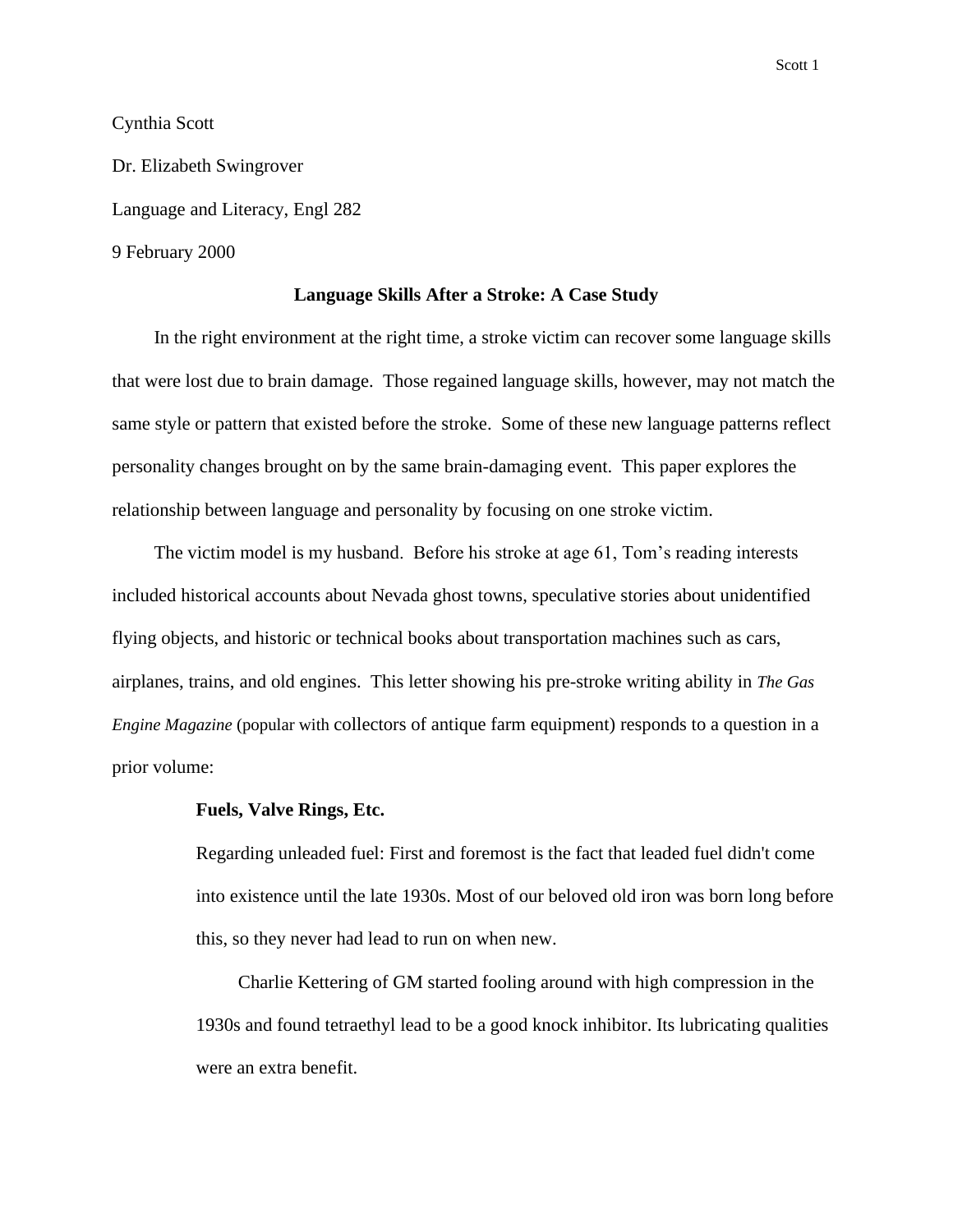My point is that your old iron will run just fine on today's fuels. We don't ask them to perform at their rated loads anyway. If a person wants to go to the expense, any good automotive machine shop can counter bore the exhaust seat and install a hard seat ring. Most replacement seats are a good grade of cast iron, but hard seats, even Stellite, are readily available…. (Tom Hartman)

I had brief glimpses of Tom's personality before his stroke. For several months in 1977, we were co-workers building video-poker slot machines at Bally Manufacturing. After that, we met for lunch once or twice a year until 1982 when I moved to California with my first husband. I believed Tom to be pleasant company for short visits. He loved to tell stories about his earliest work as a machinist in automobile racing circles and the aviation world. He had a sense of humor. He displayed a kind and caring attitude to me and wished aloud that we could visit more often. We were friends (my current marriage was shaky) but I did not consider him good nexthusband material because I sensed a negative undertone in his overall outlook.

His son also described Tom's before-stroke attitude as negative. John says Tom felt resentment towards his ex-wife and all other women in general. He says that is why Tom remained a bachelor for the twenty years following divorce. John also reports that his father had a loud, profane and violent temper. In addition, he was full of anger about being "skipped over" for promotions at work. John believes that this self-induced stress coupled with hypertension caused the stroke (John Hartman).

On the day of the stroke (April 4, 1993) Tom telephoned his son John saying "I need help." It was 3 o'clock in the morning -- John and his mother (a nurse) were immediately alarmed. When they quizzed Tom about his problem, he could say only three phrases: "Something's

Scott 2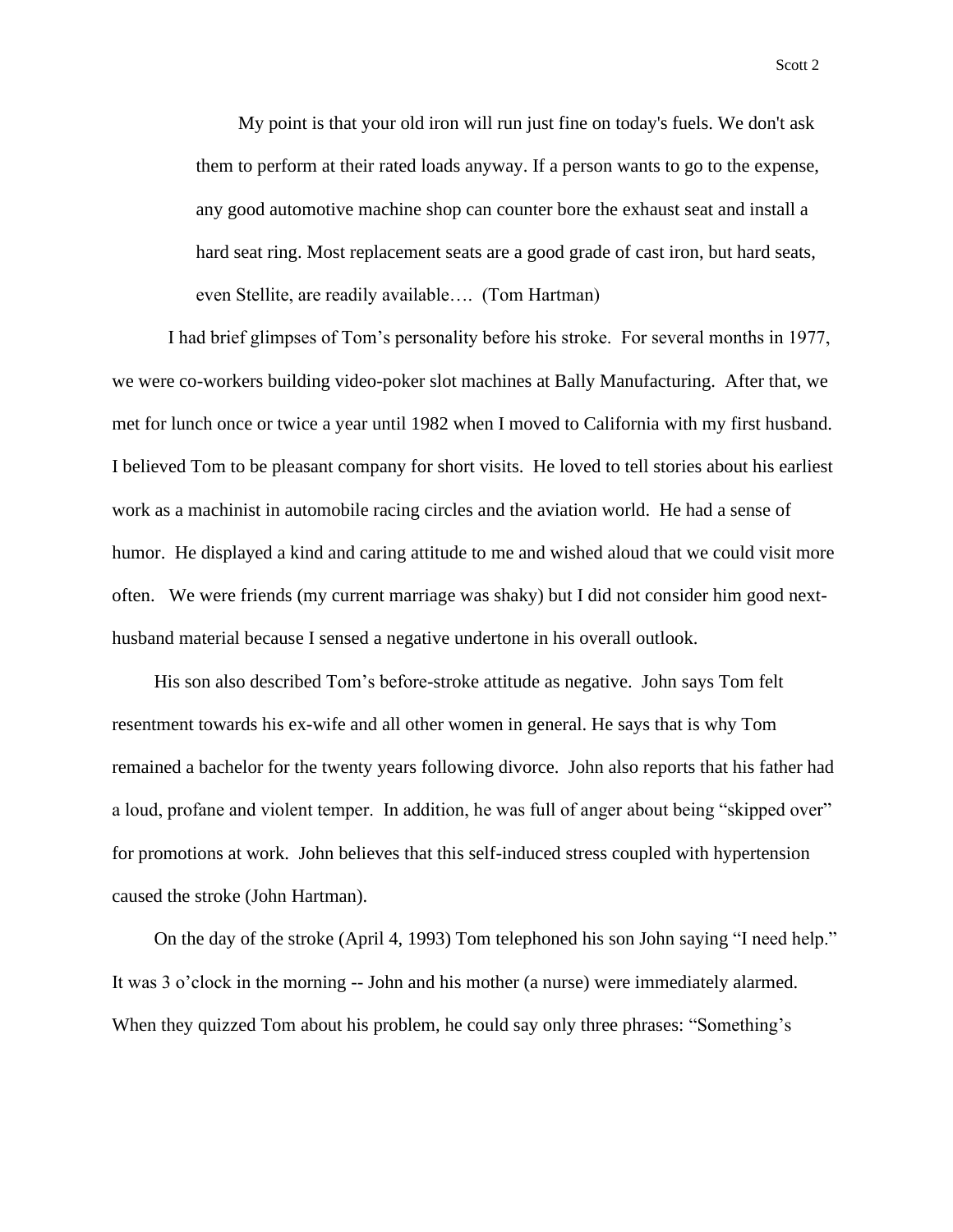Scott 3

wrong," "I'm fuzzy," and "I can't think right." By the time they arrived at his house, they found Tom on the floor by his bed. He was unable to dress himself and incoherent.

In the Discharge Summary from Saint Mary's Regional Medical Center in Reno, Larry Noble, M.D. reports Tom's complaints: "difficulty with his speech, right arm and right leg weakness" (1). His symptoms were improving by the time he arrived at the emergency room. [John recalls that he could answer questions about what he ate, his name, the day and time correctly.] The hospital ran some tests and gave him aspirin and blood pressure control medicine. Tom slept afterwards, and upon wakening in the afternoon of the same day --- he could not speak at all. The discharge summary states that subsequent "angiography … demonstrated total occlusion [closing off] of the left internal carotid artery."

The stroke diagnosis is described another way in the discharge evaluation report from Continental Medical Systems Hospital (CMSH) where Tom was taken after leaving St. Mary's. In a speech pathology report, Tom Watterson, Ph.D., quotes this phrase from the CMSH: "left CVA with right hemispheric involvement" (para.1).

The Rehabilitation Hospital of Nevada-Reno explains those two statements by bringing them together in one definition: "A stroke or "cerebrovascular accident (CVA) occurs when there is a disruption in blood flow to a part of the brain. This is caused when the blood vessel (carotid artery)… becomes clogged or bursts. This causes a lack of oxygen to the area resulting in "infarction" or death of the cells" (3).

Watterson's speech pathology report described Tom's initial language-related symptoms by using quantified medical terms. With the help of a dictionary, I interpret those terms as follows: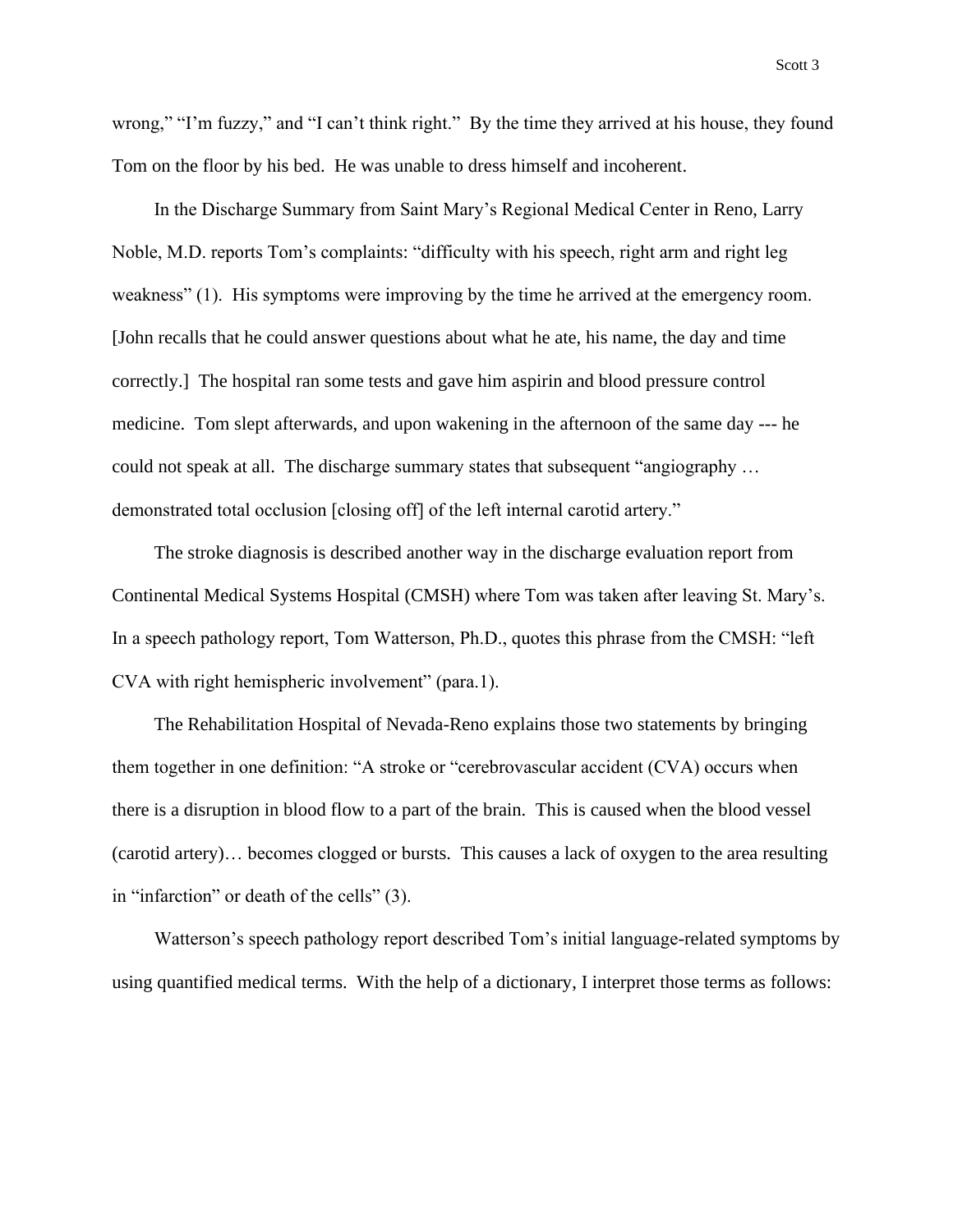| <b>Severity</b>                                                                    | <b>Term</b>                                                                                | <b>Definition</b>                   |
|------------------------------------------------------------------------------------|--------------------------------------------------------------------------------------------|-------------------------------------|
| Moderate to Severe                                                                 | Non-fluent, expressive dysphasia                                                           | Inability to speak (think of) words |
| Mild to Moderate                                                                   | Receptive dysphasia                                                                        | Inability to understand words       |
| Moderate                                                                           | Apraxia of speech                                                                          | Inability to pronounce words        |
|                                                                                    | Family members add more detail to this general clinical description. His son John reported |                                     |
| something not written by the doctors, but which they said was a common occurrence. |                                                                                            |                                     |

In the first one or two weeks after the stroke, while Tom was still in the hospital, John remembers that his father could only say "yes," "no," and "fuck." He would recite the f-word repeatedly, without emotion. It had no particular meaning; it was just an easy-to-say word (John Hartman). Daniel R. Boone, Ph.D. calls this symptom of aphasia "perseveration." He says patients are aware of their repetitions but are "at a loss to end them" (10). Other family members did not arrive on the scene until after that phase of language expression had passed.

Tom's sister Edith, and her husband Robert Zima, stayed with Tom for one month after he came home from the hospital. While they were here, Bob and Edith drove Tom to speech therapy classes five days a week. In addition to helping Tom practice new motor skills with his left hand, they coached him on the lesson material from therapy sessions. Bob recalls several observations about Tom's language skills in April/May of 1993. For instance, Tom could not say complete sentences. He understood most questions but would become confused if the question required a choice of answers.

Tom could draw numbers (with his finger, on a surface or in the air), but he could not recite their names on demand. He could not recall a sequence or count with numbers. He could not make change with money. He pronounced one number in speech but meant another. The

Scott 4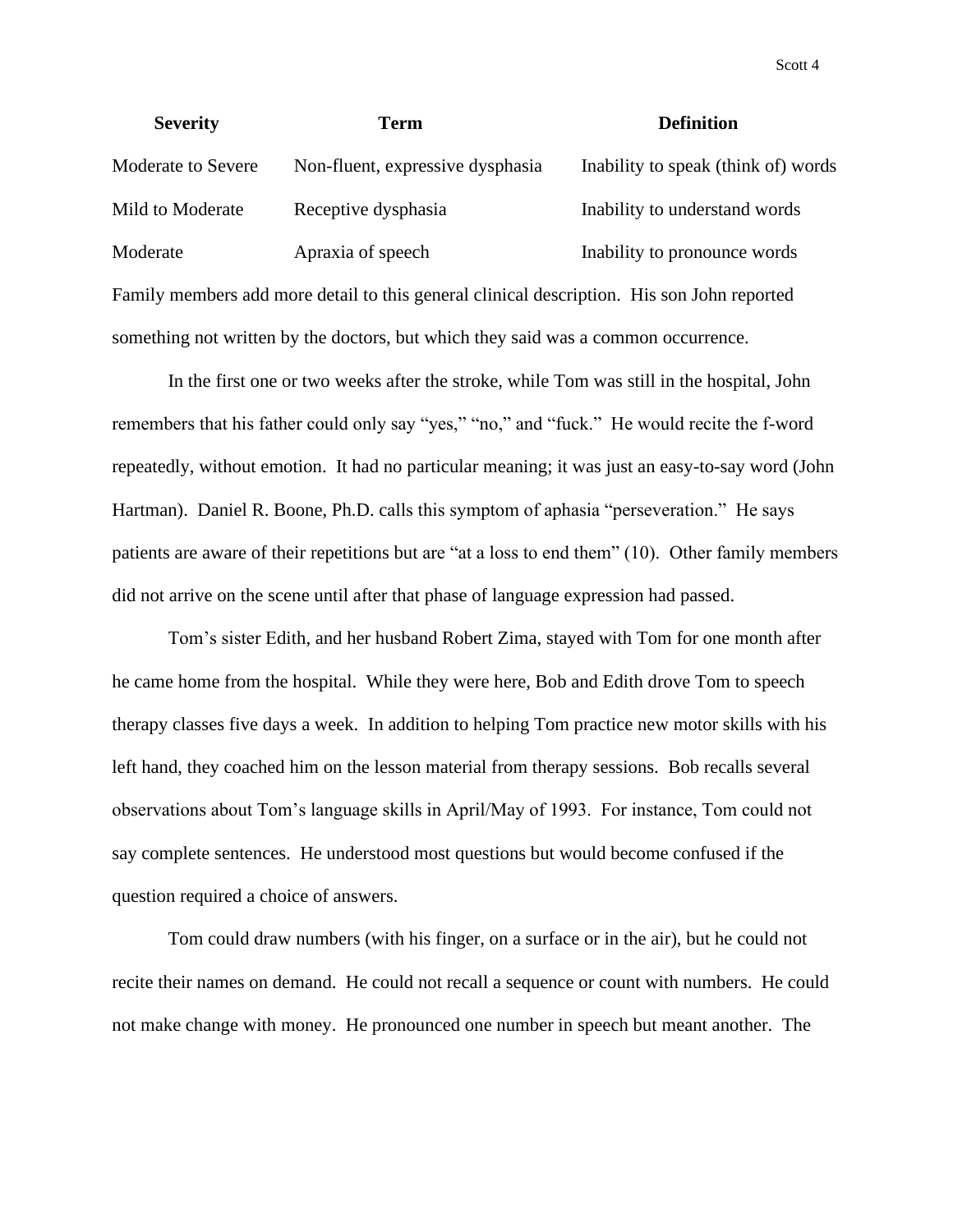same was true for names of directions: while pointing to his right he would say "turn left." (Zima)

These symptoms point to damage in certain areas of the brain. A diagram of brain organization printed in a Rehabilitation Hospital of Nevada-Reno handout shows that language comprehension is in the left frontal lobe known as Broca's Area. Other parts of the frontal lobe affect personality, judgment, and problem solving. Language expression comes from the left temporal lobe called Wernicke's Area (5).

Bob and Edith could only stay with Tom for one month. He started to resume life alone, but he had help. His meals were provided by the Meals on Wheels program. John stopped by to check up on him and take care of the mail several times a week. Tom continued to attend language therapy sessions through the summer, getting there by bus.

By June 28, 1993 (the date of the Speech Pathology Report), Watterson said Tom still had trouble with spontaneous speech. He would get frustrated but did not give up. At that time, he showed "tremendous motivation to improve" (par.4). Around that same time, Tom wanted to go back to his job assembling the coin handling parts of slot machines. His boss at P&M Coin allowed him to work as much or as little as he could manage, at his own pace.

These signs indicate an adjustment and a desire to get on with life after what must have been a traumatic experience. John was glad to see that his father no longer exhibited signs of intense anger or other negative attitude displays. However, John reports that by September, the rest of the picture was rather gloomy. When he wasn't at work, Tom could be found sitting in a chair staring out the window. He sat there for hours without moving. He was not interested in watching television. He had no appetite, eating very little of his delivered meals. He stopped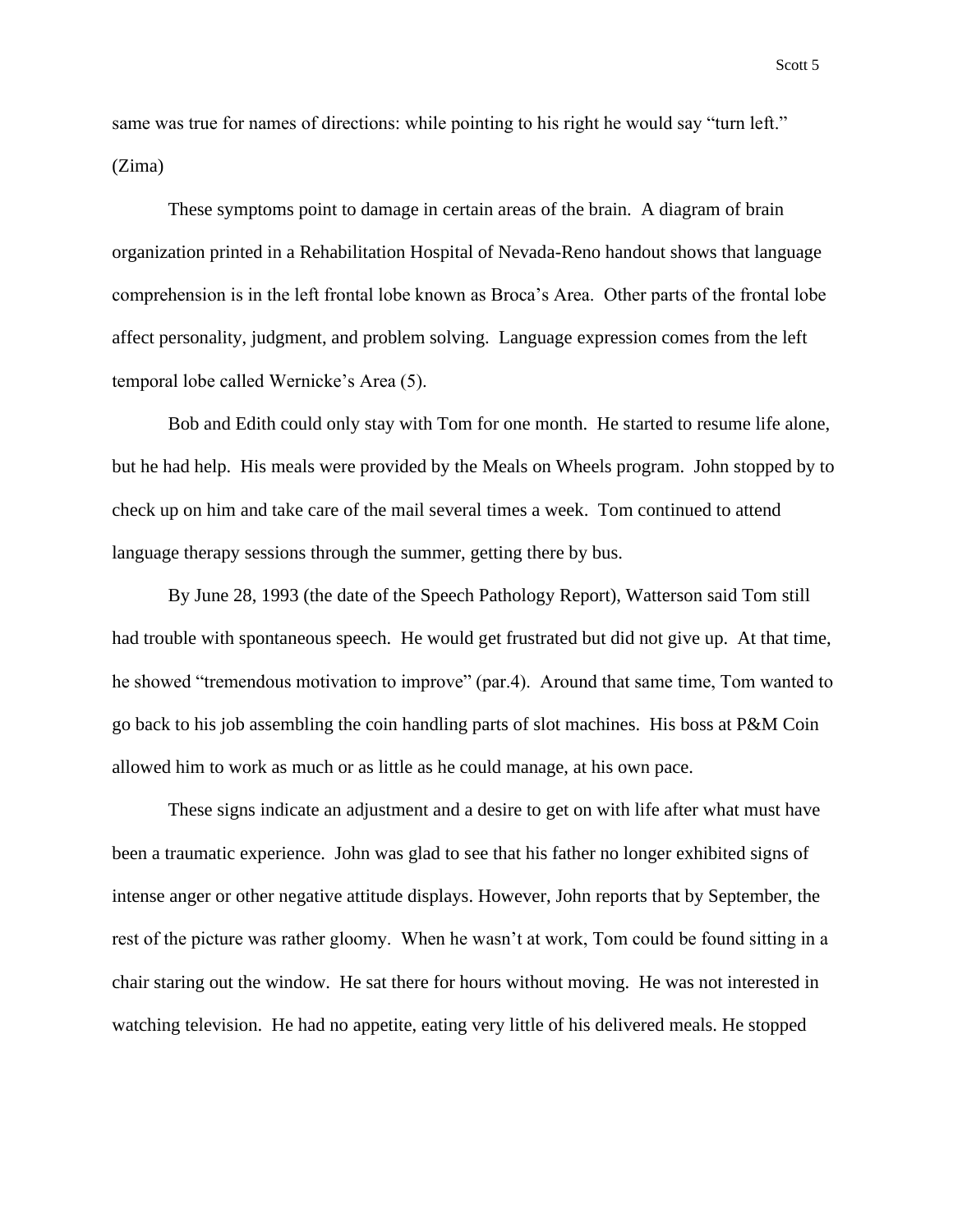going to speech therapy sessions. John describes this behavior as a "blue funk." Both John and his mother were very worried that Tom would not survive long at that level of inactivity.

I arrived on the scene about ten months after the stroke, in February 1994. I was in town to complete my "summer camp" training at the Nevada Air National Guard and called Tom to see how he was doing. (It had been more than two years since I last talked to him.) His son answered the telephone and they both insisted I should come to the house right away. I then learned about the stroke.

Our last brief face-to-face encounter had been in 1984, the year before I married my second husband. Now, ten years after that, I was in the middle of divorce proceedings. I was free to take a new look at Tom. I did not see the "blue funk" version of Tom that his son later described. Tom was very happy to see me. I explained to John that we had known each other since 1977 (John was only 4 years old then).

I continued to visit Tom every month when I came into town for Guard drills. By May, Tom was able to drive again and started to visit me in California on non-Guard weekends. Over the next 13 months I was continually amazed by Tom's new personality. Although his speech improved very slowly and still frustrated him at times, his overall attitude was happy and cheery. He was very much like a child in a good way: he had a child's sense of wonder, playfulness, and eagerness. I don't know if this was from lucky timing or something else, but his family decided that I was the reason for the transformation. We were married in May of 1995 and Tom moved to California to live with me in his early retirement.

Once settled in, Tom was willing to resume therapy for his language difficulties. This time, it came in the form of tutoring sponsored by the local stroke-support group. The tutor and I determined that Tom needed help in these areas: 1) naming numbers, 2) naming the letters of the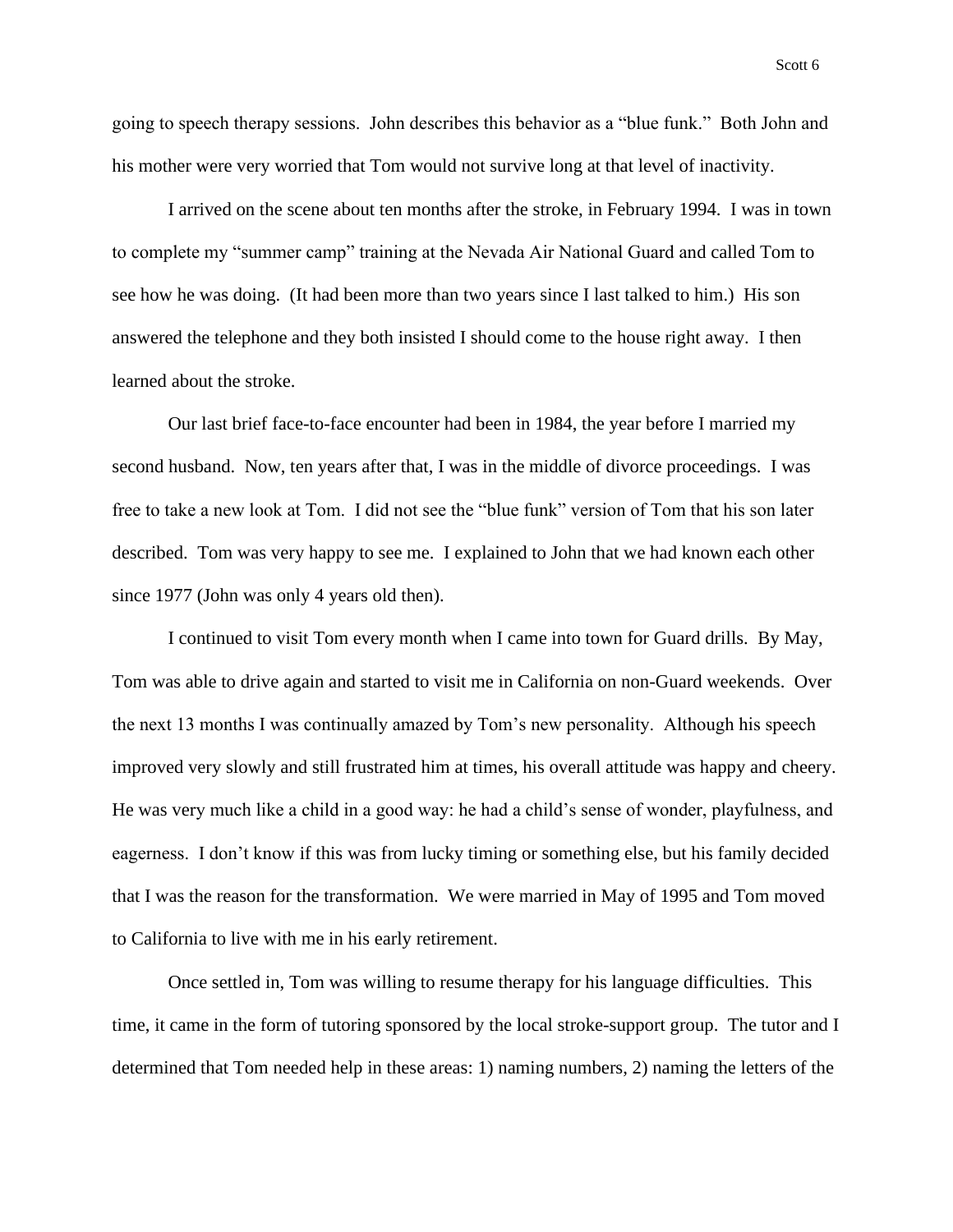alphabet, 3) reading and reciting multi-syllable words, 4) telling time, and 5) naming days of the week, months of the year, etc. I also noticed that Tom had difficulty with pronouns; a listener had to do a lot of guessing to get the message. Most of all, Tom wanted to read whole paragraphs. He could read and enjoy the comics or any short sentence, but he lost the sense of anything longer. In addition to tutoring, Tom watched *Sesame Street* and worked with a learning game on my computer that was designed for children aged five to eight. He was willing and eager to master lost skills.

Tom made some progress in these tasks, but it went too slowly to please him. After about four months, he and the tutor agreed to stop. By then, I was reading articles that claimed no further improvements should be expected after the first 18 months following a stroke. We stopped worrying about progress and relaxed. I believe that was the key. Instead of formal therapy, Tom pursued "look and see" activities that interested him. He learned by doing, listening, and watching. Visiting old friends, watching television, reading the comics in the newspaper and what he could from favorite magazines --- all these normal activities slowly began to bear fruit. The list of what he couldn't do began to shrink.

There are some things he may never be able to do which relate indirectly to language skills. He still has trouble expressing abstract ideas that are not a part of his long-term memory. Like many of us "normal" folks, he has difficulty learning names of new acquaintances. He can't give or take telephone messages. He can't tell me what a doctor told him or any news from a lunch date with John. The only way he can read telephone numbers aloud is if I spell them out in word form, such as "eight five six four one one three." He knows what the symbols mean, but just can't pull all the words out on demand.

Scott 7